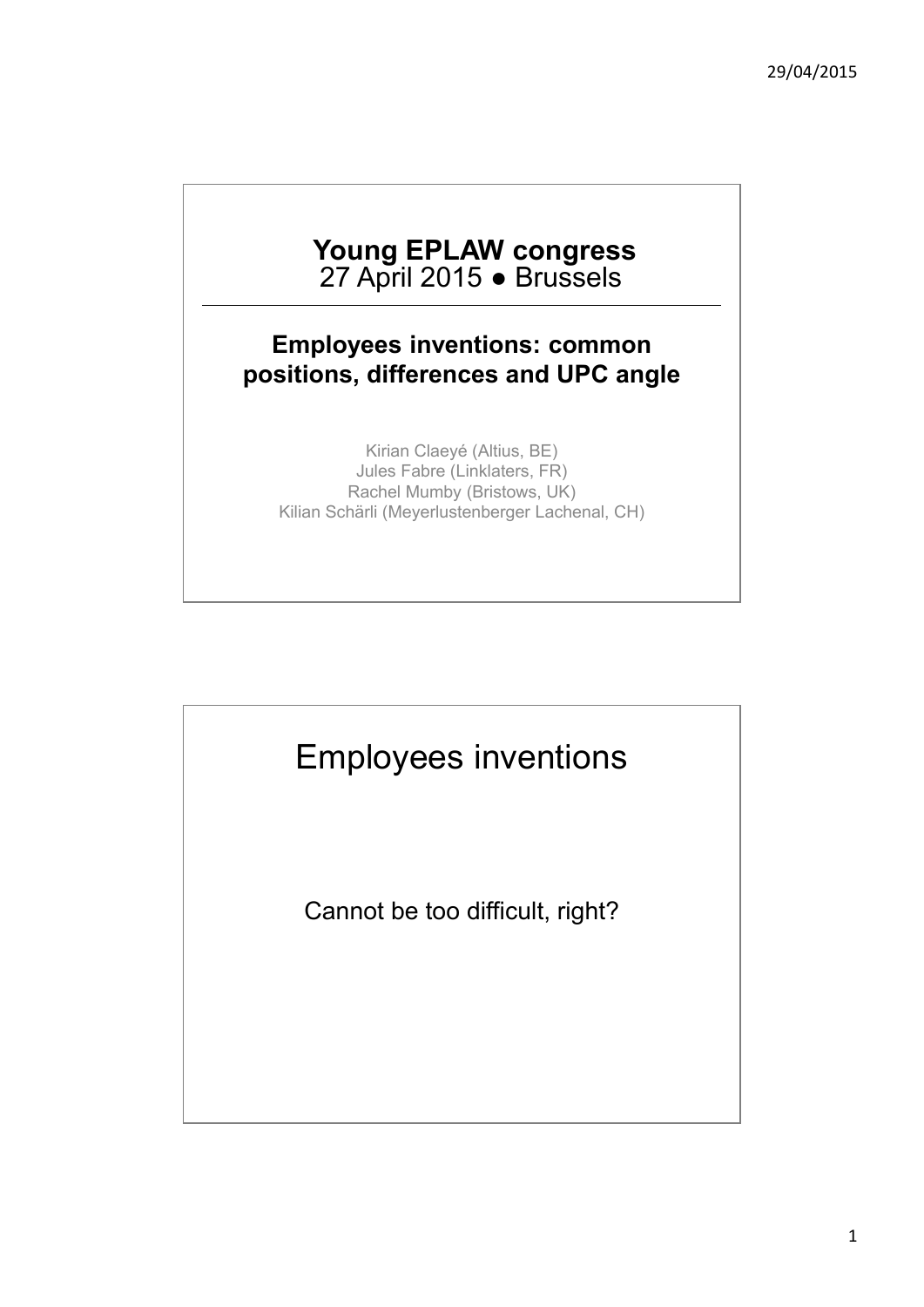- Scenario:
	- Suppose an employee domiciled in **Belgium** is employed in **France** by a **UK** biotech company. The employment agreement designates **Swiss** law.
	- Suppose the Belgian citizen was employed to clean the laboratories after business hours, but, while no one is there, he uses the company's tools and develops a biotech invention.

# Employees inventions

- Questions:
	- Who owns the right to apply for a patent for this invention?
		- For a European patent?
		- Different answer for a French / Swiss / UK / Belgian patent?
		- And in the future for a unitary patent?
	- Is the employee/employer entitled to remuneration?
	- What are the employee's/employer's obligations?
	- What to do if the unentitled party applied for the patent?
	- What if employment agreement:
		- freely assigns to employer inventions by employee that are made in the course of his work, but outside scope of employment?
		- assigns all inventions, including so-called free inventions, in exchange for a fair remuneration?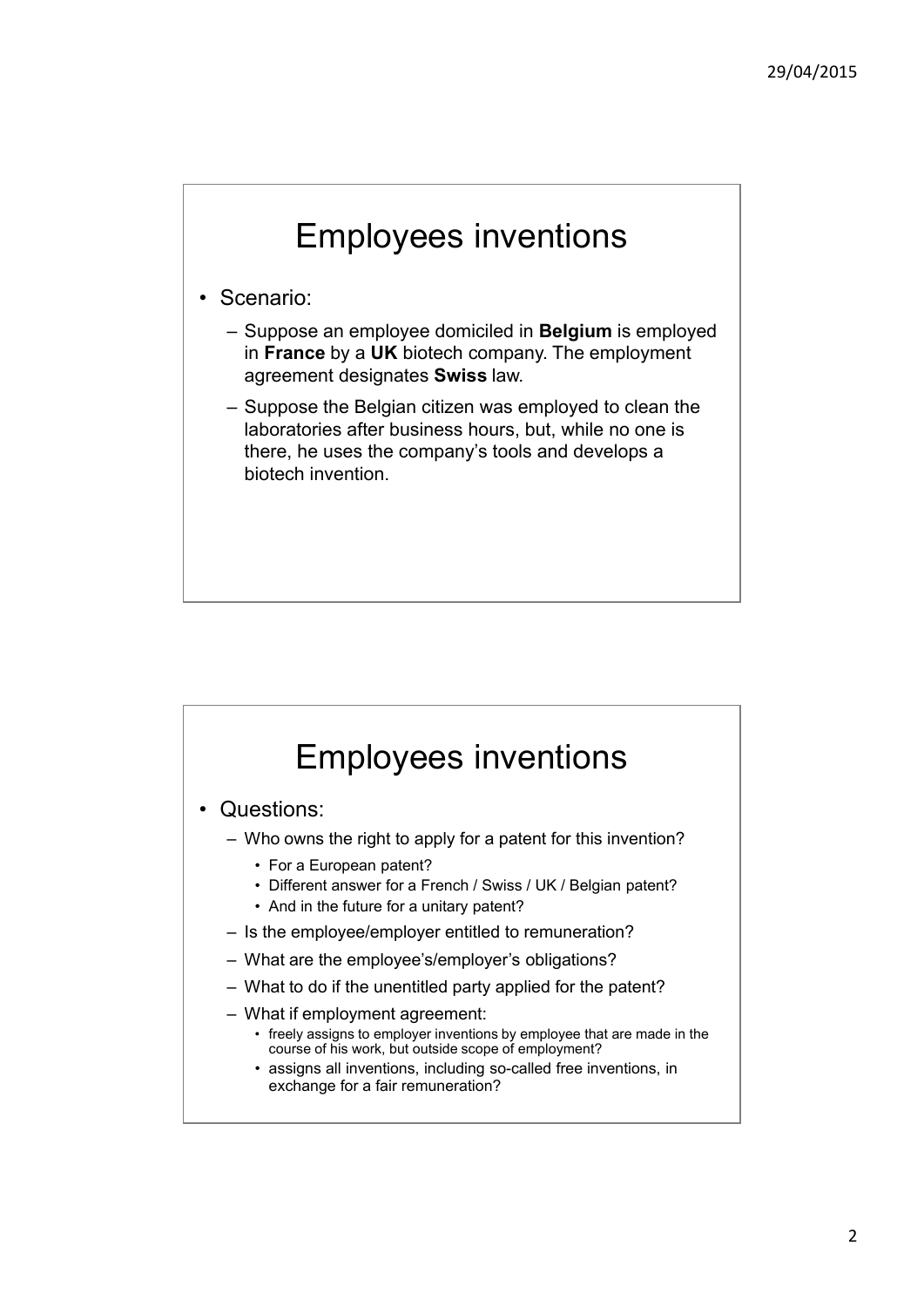- I. General rules
	- A. Jurisdiction of Courts and Conflict of laws
	- B. National rules
	- C. Contractual freedom
- II. Specific scenarios

### Employees inventions

- **I. General rules**
	- **A. Jurisdiction of Courts** and Conflict of Laws
	- B. National rules
	- C. Contractual freedom
- II. Specific scenarios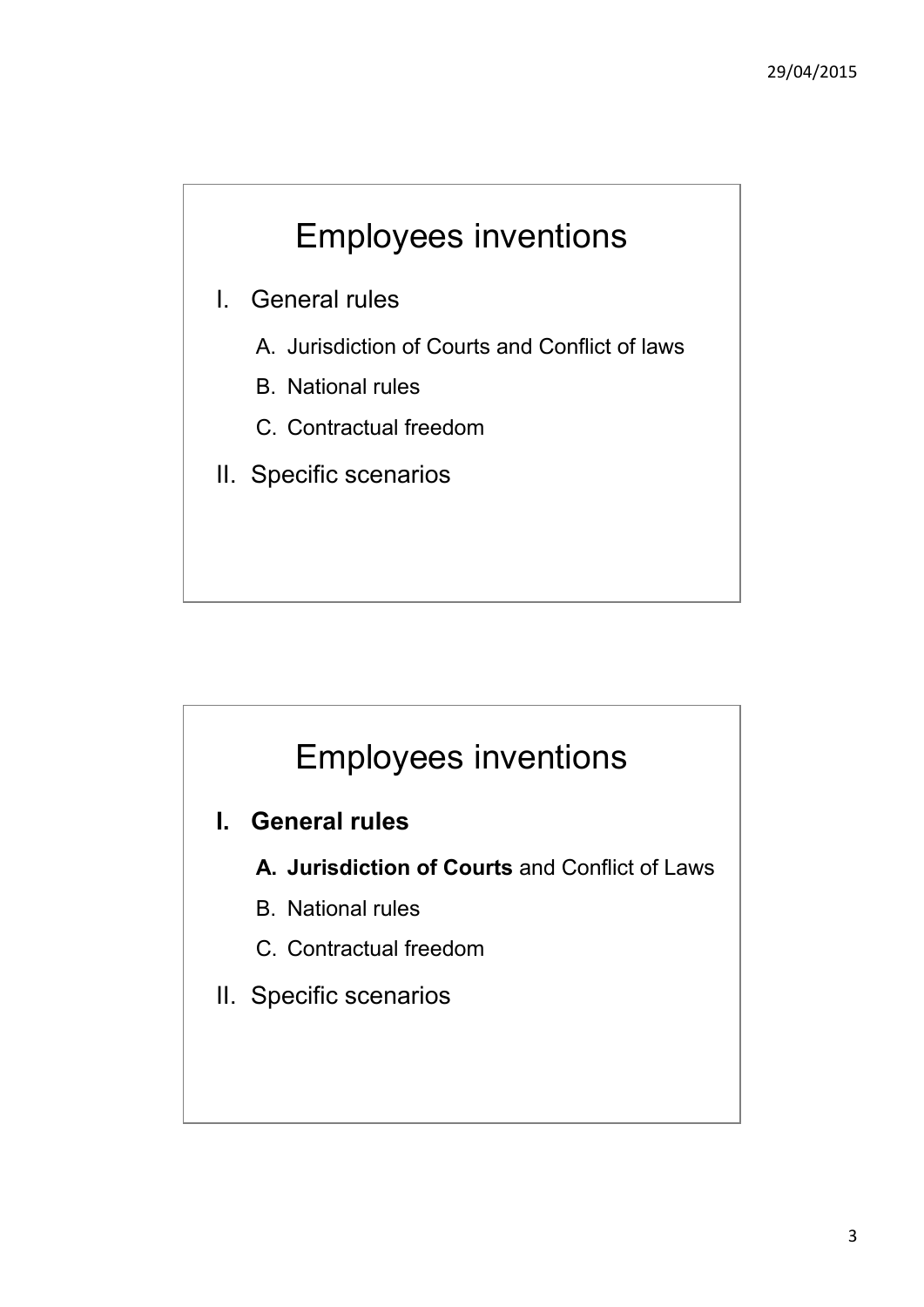### A.1 Jurisdiction of Courts

- Special patent rules *(lex specialis)*
	- European patents None

### A.1 Jurisdiction of Courts • Default rule – Within EU – Brussels I Regulation • Article  $24(4)$ – Exclusive jurisdiction of national court for validity of patents – CJEU: Does not apply to entitlement employer/employee • Articles 21 and 22 – Governs employer/employee relationship – Outside EU – e.g. Switzerland • Art. 19 and 20 Lugano Convention – Governs employer/employee relationship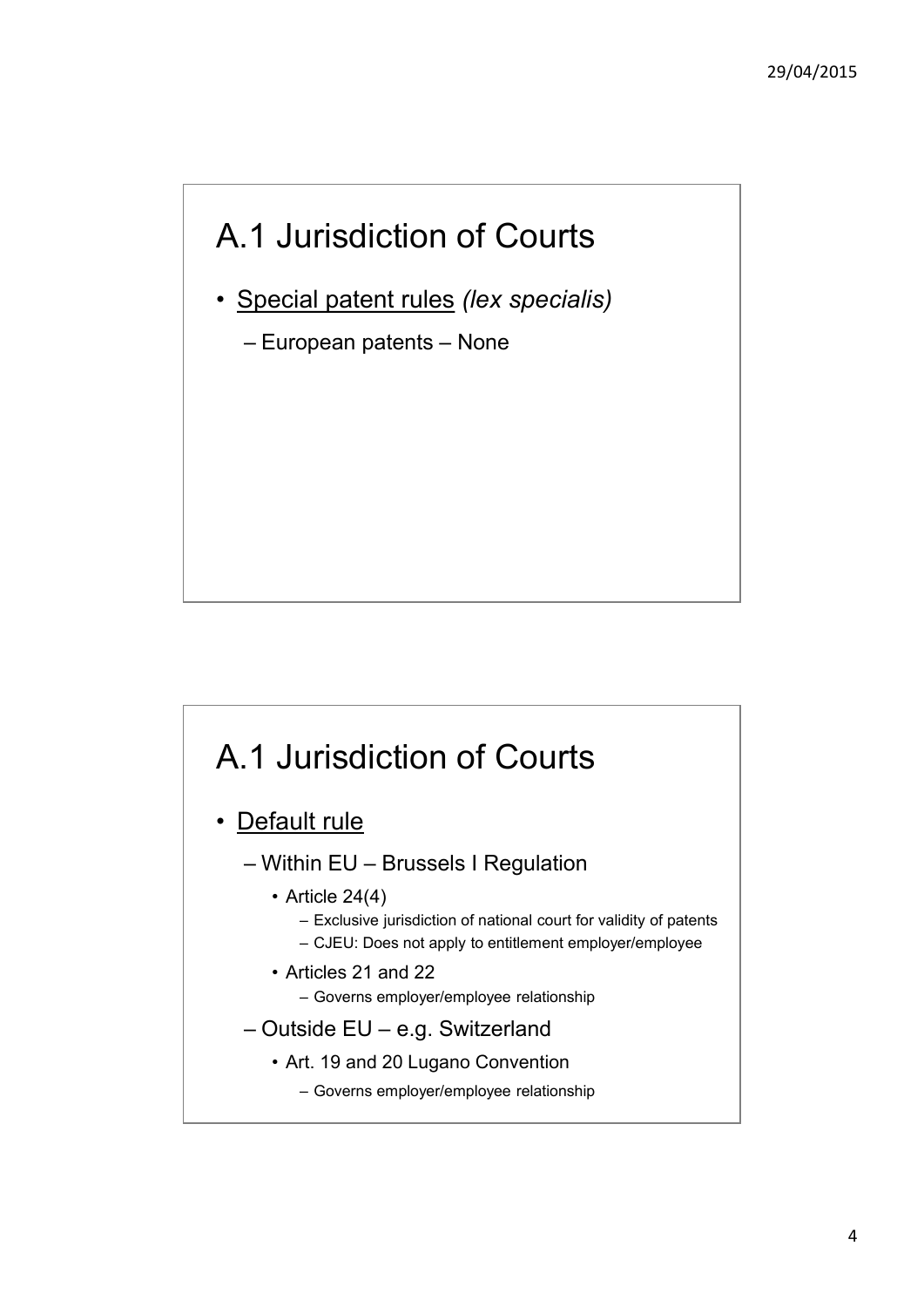## A.1 Jurisdiction of Courts

### • UPC

– Not assigned exclusive jurisdiction under Article 32(1) of the UPC Agreement

– National courts still competent to decide upon this issue

• Discussion: exclusive or non-exclusive

### Employees inventions

#### **I. General rules**

- A. Jurisdiction of Courts and **Conflict of Laws**
- B. National rules
- C. Contractual freedom
- II. Specific scenarios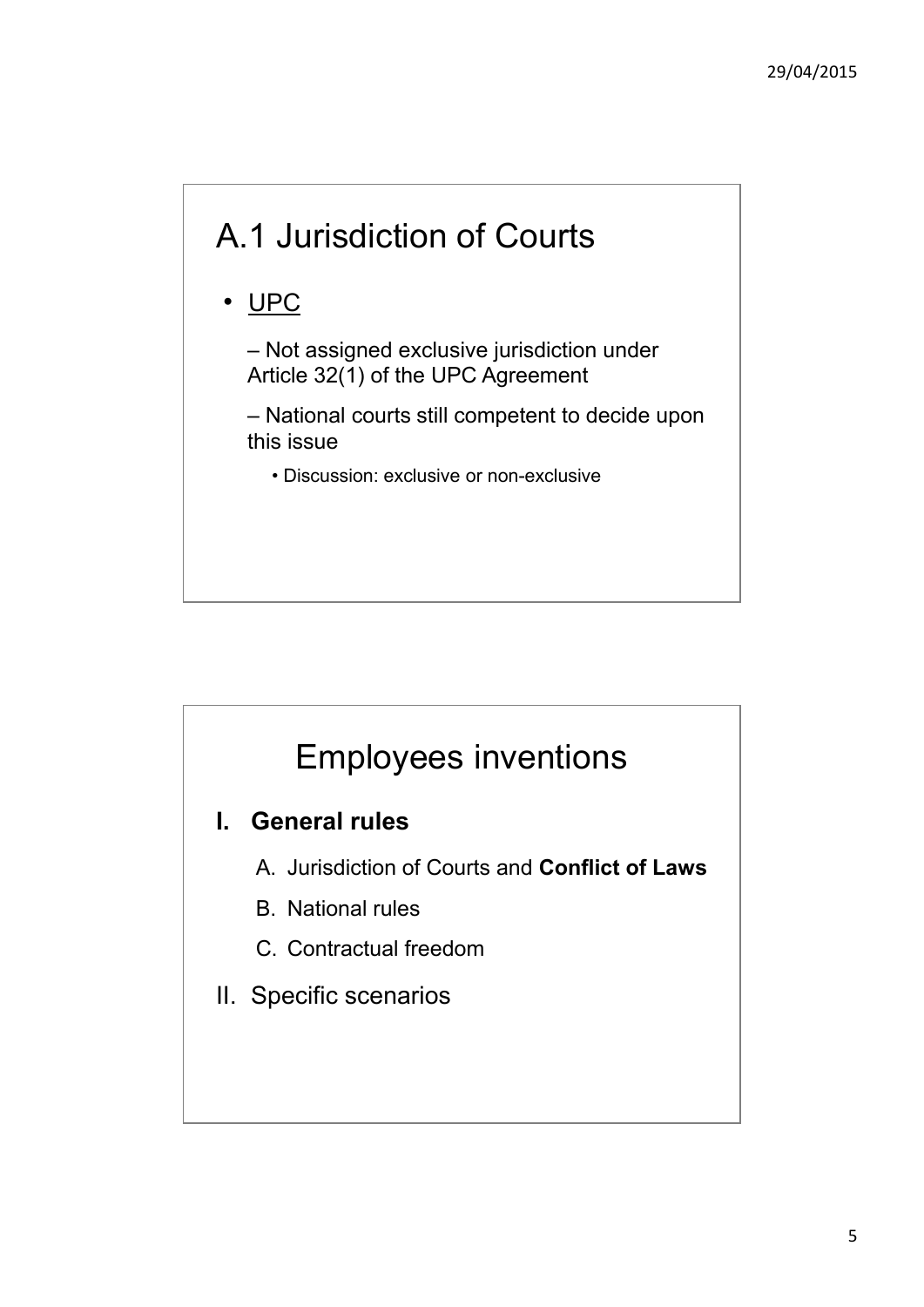### A.2 Conflict of Laws

- Special patent rules *(lex specialis)*
	- European patents Article 60(1) EPC
		- Law applicable to ownership of employees inventions
			- Country where "the employee is mainly employed"
			- Subsidiarily: Country where "the employer has the place of business to which the employee is attached"
		- Note
			- Not possible to contractually designate other applicable law
			- What about other issues of employees inventions (e.g. remuneration)?

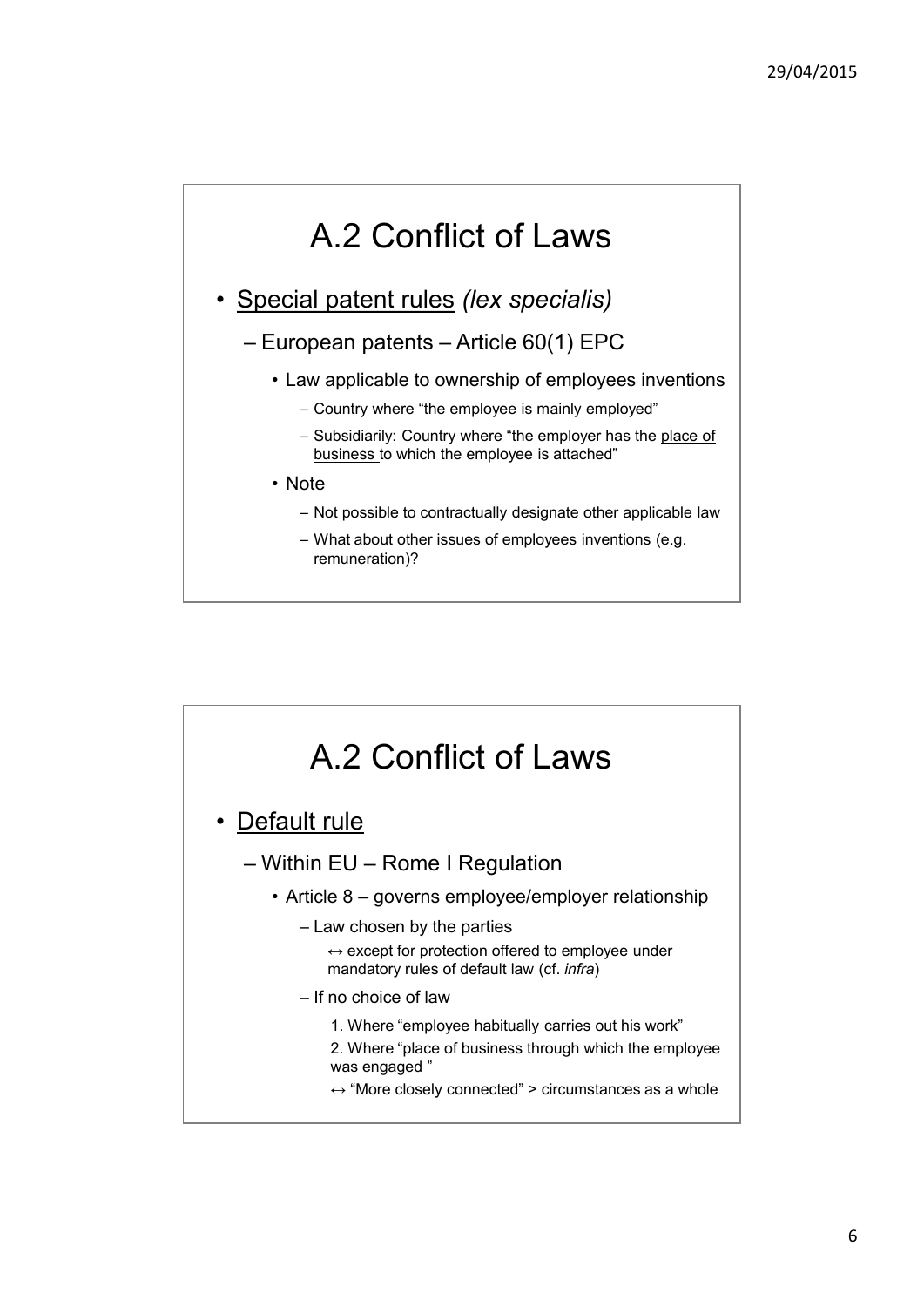### A.2 Conflict of Laws

#### • Default rule

- Outside EU: Switzerland (*Art. 121 CPIL)* 
	- *Where employee habitually carries out his work*
	- *If in several states, place of business of the employer*
	- Choice of Law
		- Where employee is habitually resident
		- Place of business of the employer

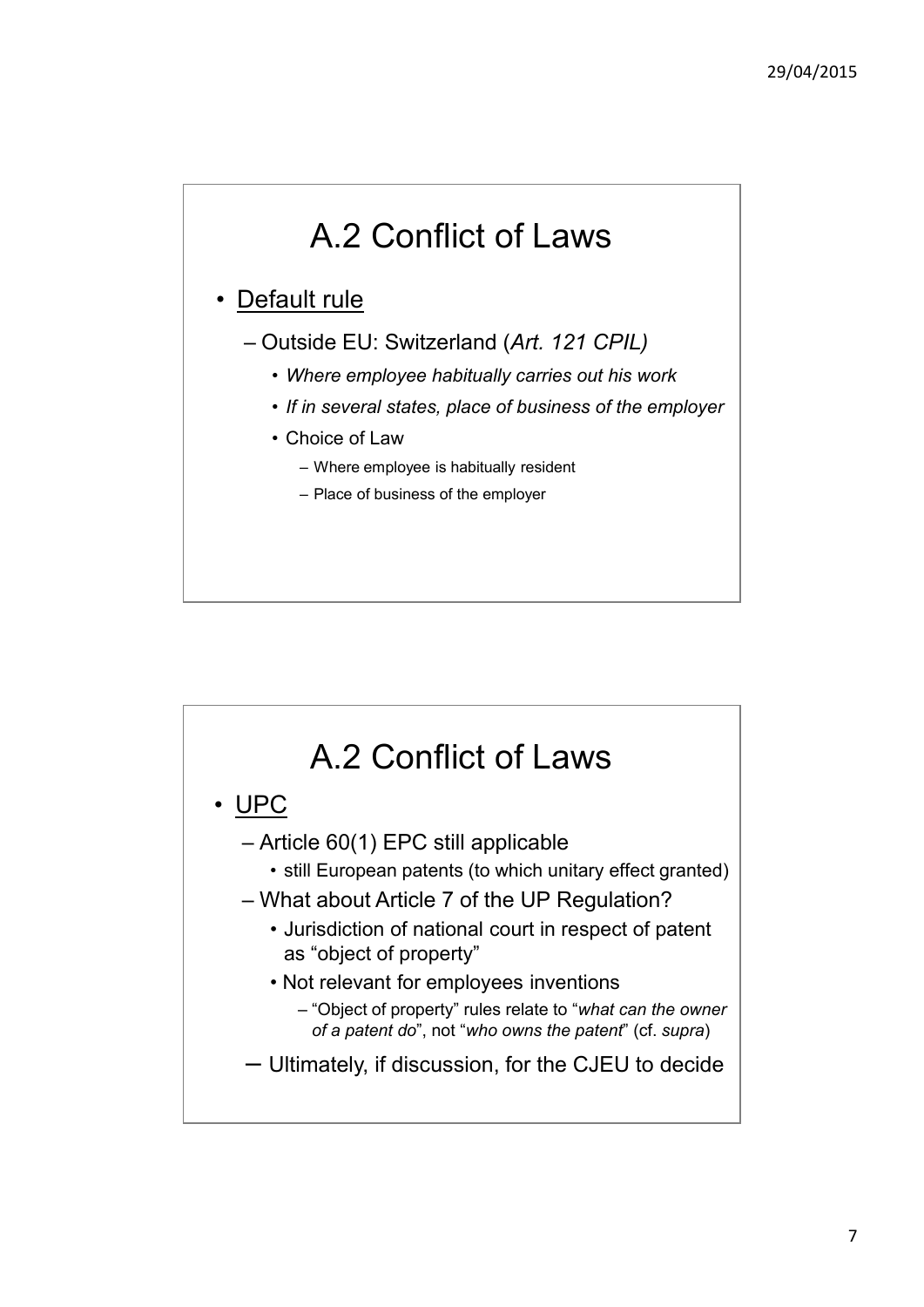#### **I. General rules**

- A. Jurisdiction of Courts and Conflict of Laws
- **B. National rules**
- C. Contractual freedom
- II. Specific scenarios

### B. National rules

- 1. National regime
- 2. Ownership
- 3. Remuneration
- 4. Obligations
- 5. Unentitled applicant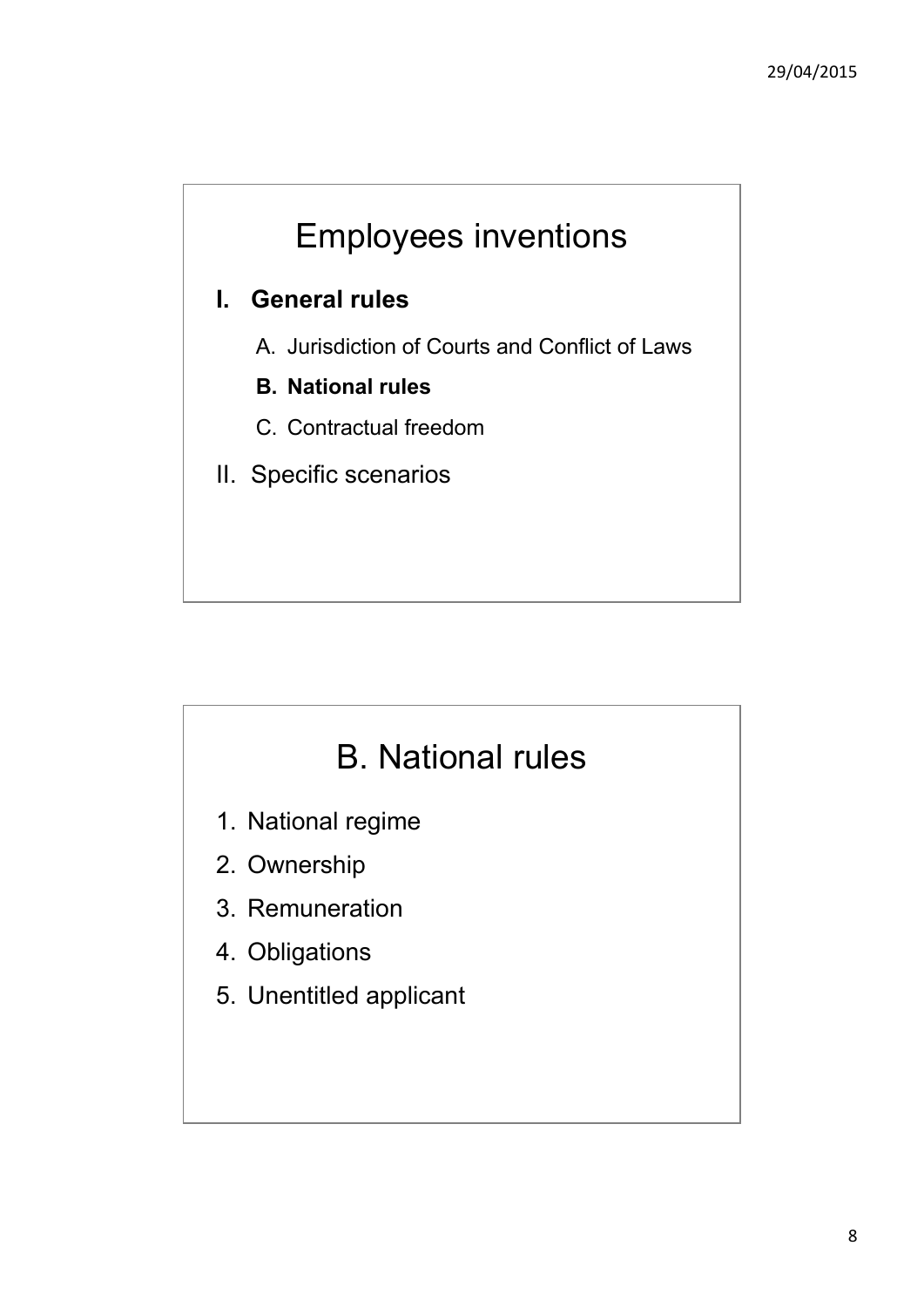### B. National rules

#### **1. National regime**

- 2. Ownership
- 3. Remuneration
- 4. Obligations
- 5. Unentitled applicant

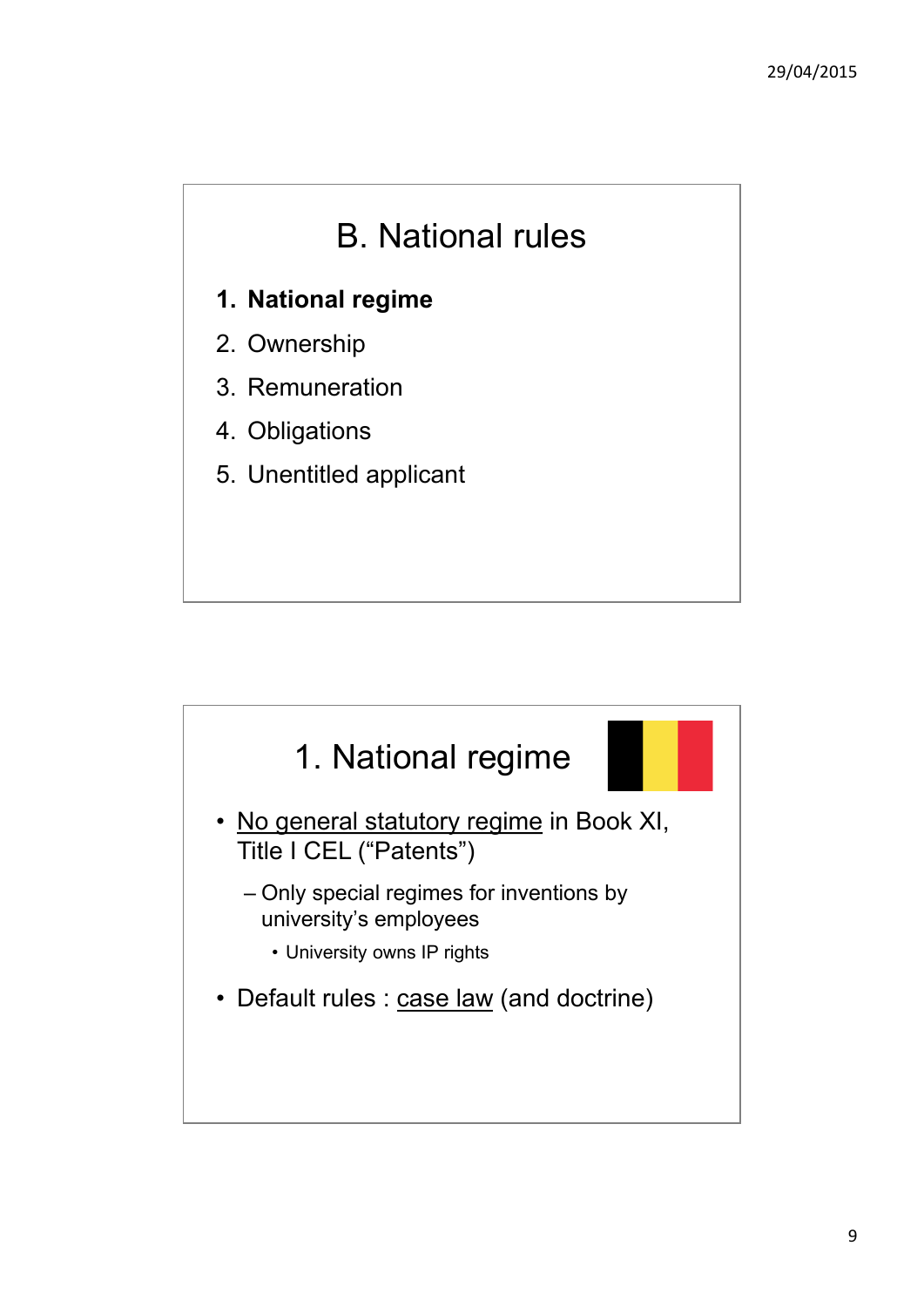

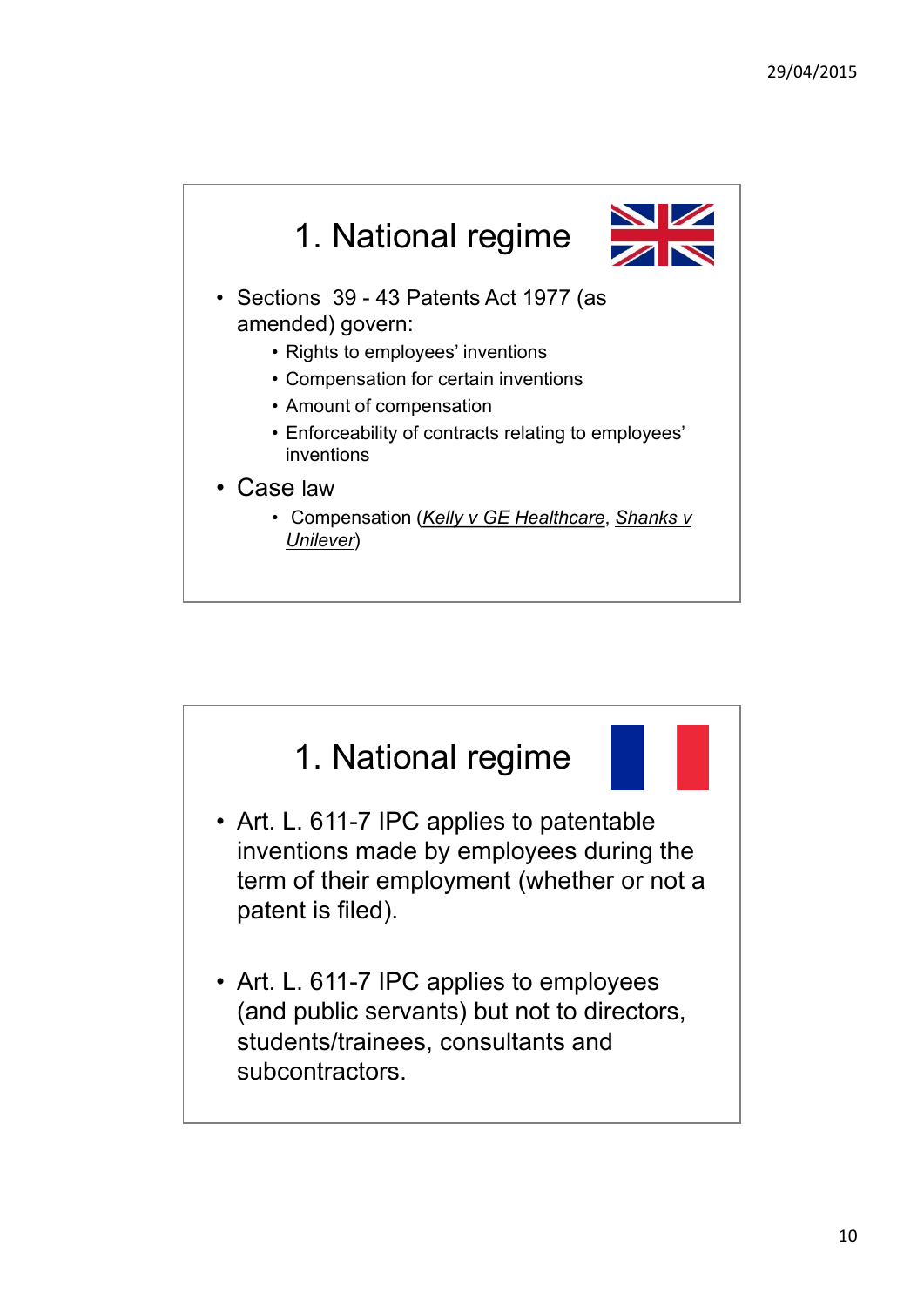

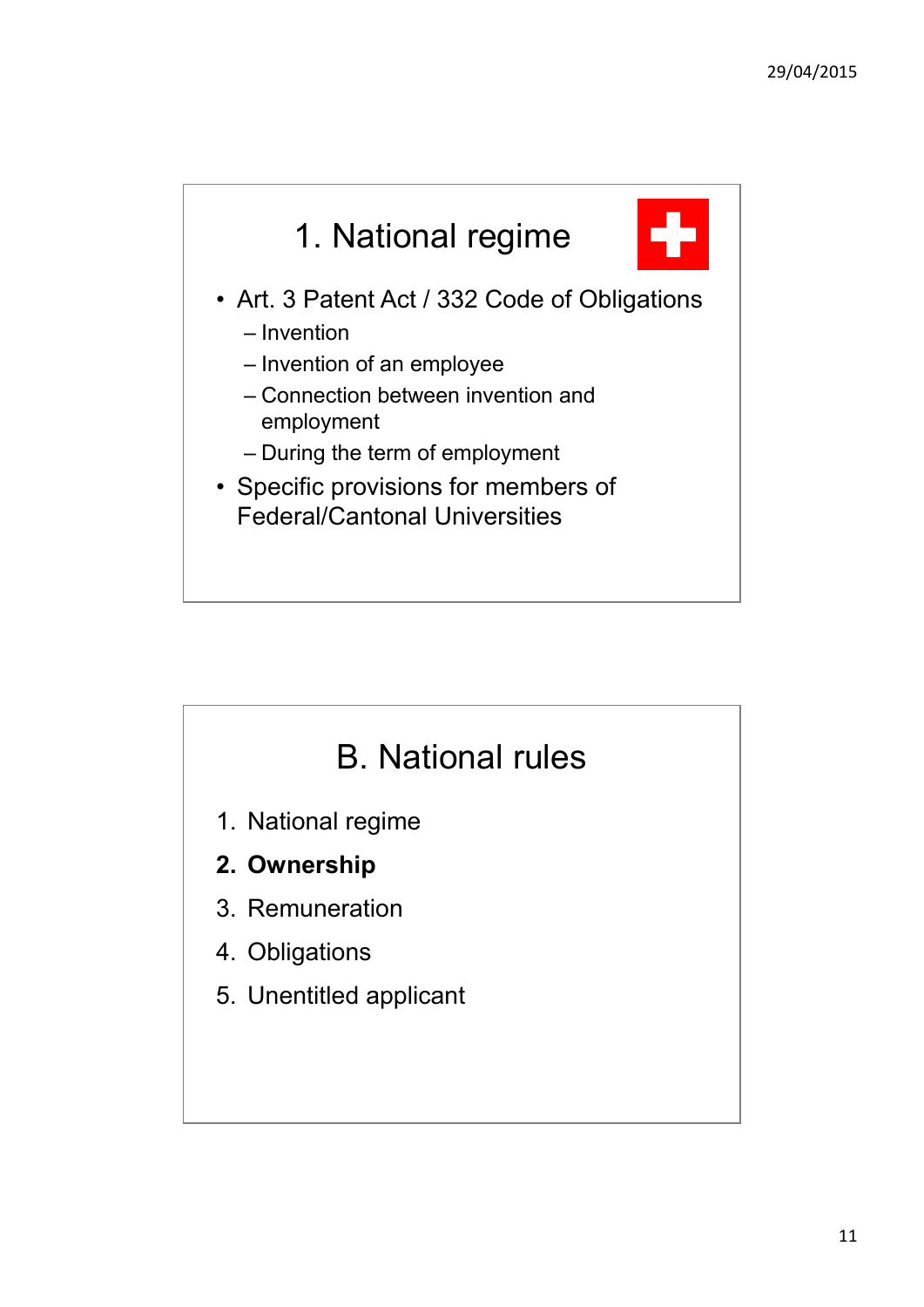| 2. Ownership                          |                                                                                                                                                                                                                                                                                                                        |                                                                                                     |
|---------------------------------------|------------------------------------------------------------------------------------------------------------------------------------------------------------------------------------------------------------------------------------------------------------------------------------------------------------------------|-----------------------------------------------------------------------------------------------------|
| <b>Type</b>                           | <b>Definition</b>                                                                                                                                                                                                                                                                                                      | Ownership                                                                                           |
| Service<br>invention                  | Developed by the employee in the<br>performance of his contractual duties<br>or a specific assignment by employer                                                                                                                                                                                                      | Employer                                                                                            |
| Mixed (or<br>dependent)<br>invention  | Developed outside the scope of the<br>employment contract, but depend<br>upon existence of the employment:<br>Employer's active or passive input<br>$\Omega$<br>Employee's use of the employer's<br>$\circ$<br>resources or know-how<br>Nature of invention (e.g. directly<br>$\circ$<br>related to activity employer) | Unsettled:<br>○ Generally employee<br>Unless<br>$\Omega$<br>Contract<br>Particular<br>circumstances |
| Free (or<br>independent)<br>invention | Developed outside the scope of the<br>employment contract and without any<br>connection to the employment                                                                                                                                                                                                              | Employee                                                                                            |

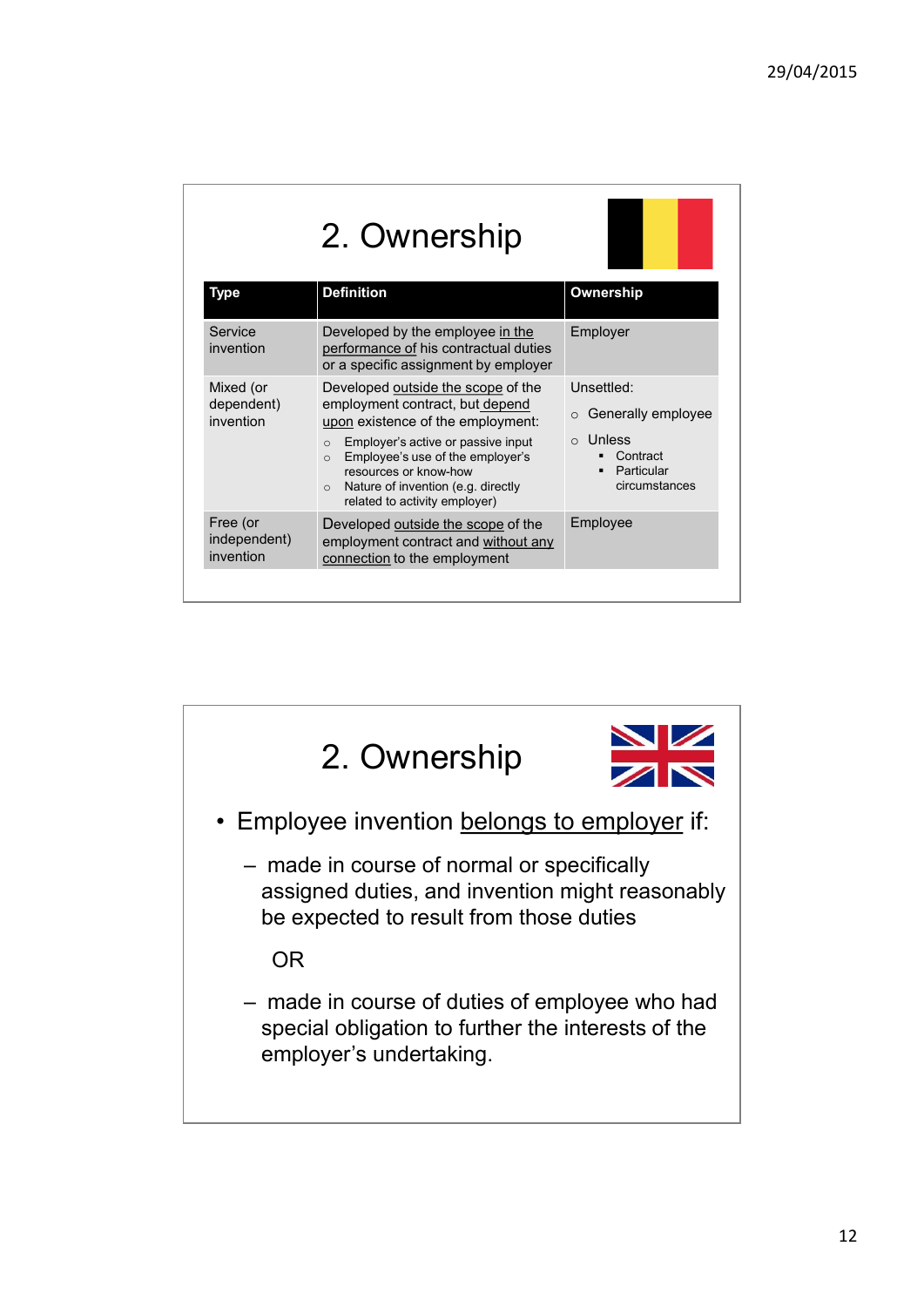| 2. Ownership               |                                                                                                                                                                                                                                                        |                                              |
|----------------------------|--------------------------------------------------------------------------------------------------------------------------------------------------------------------------------------------------------------------------------------------------------|----------------------------------------------|
| Type                       | <b>Definition</b>                                                                                                                                                                                                                                      | <b>Ownership</b>                             |
| Invention under<br>mission | Performed by the employee:<br>pursuant to an employment contract<br>$\Omega$<br>which includes an inventive mission; or<br>in the framework of studies or research<br>$\Omega$<br>expressly entrusted to him/her by the<br>employer                    | Employer                                     |
| Invention                  | Not performed under mission but:                                                                                                                                                                                                                       | Employee                                     |
| beyond mission             | during the performance of the duties;<br>$\circ$<br>in the field of activity of the employer; or<br>$\circ$<br>by reason of knowledge or use of<br>$\circ$<br>technologies or specific means of the<br>employer or of data acquired by the<br>employer | but employer has an<br>option for assignment |
| Free invention             | Performed outside the scope of the<br>employment contract and without any<br>connection to the employer                                                                                                                                                | Employee                                     |

| 2. Ownership                       |                                                                                                           |                                                                                  |
|------------------------------------|-----------------------------------------------------------------------------------------------------------|----------------------------------------------------------------------------------|
| <b>Type</b>                        | <b>Description</b>                                                                                        | Ownership                                                                        |
| <b>Service Invention</b>           | in the course of his work for the<br>employer and in performance of<br>his contractual obligations        | Employer                                                                         |
| Invention by<br><b>Coincidence</b> | in the course of his work for the<br>employer but not in<br>performance of his contractual<br>obligations | Employee, unless<br>employer has a<br>written option to<br>acquire the invention |
| <b>Free Invention</b>              | Not in the course of his work for<br>the employer and not in the field<br>of activity of the employer     | Employee                                                                         |
|                                    |                                                                                                           |                                                                                  |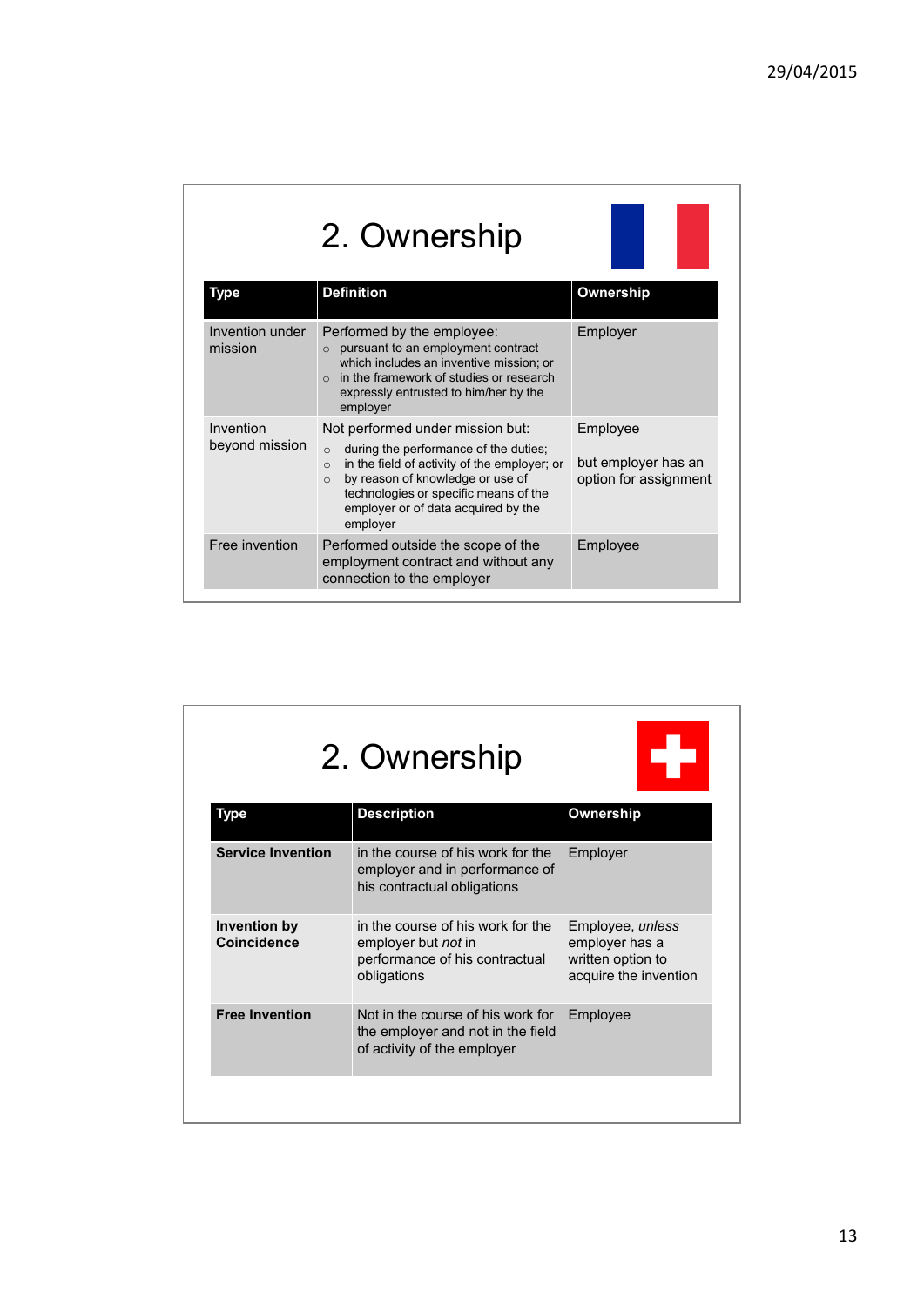### B. National rules

- 1. National regime
- 2. Ownership
- **3. Remuneration**
- 4. Obligations
- 5. Unentitled applicant

| 3. Remuneration                  |                                                                                                                                                                                                                                                                                   |
|----------------------------------|-----------------------------------------------------------------------------------------------------------------------------------------------------------------------------------------------------------------------------------------------------------------------------------|
| <b>Type</b>                      | Remuneration                                                                                                                                                                                                                                                                      |
| Service invention                | No additional remuneration for employee (>salary)<br>$\leftrightarrow$ dissenting doctrine: additional remuneration if salary<br>is insuffcient                                                                                                                                   |
| Mixed or dependent<br>invention  | ○ Unsettled<br>Some doctrine: if employee is owner<br>$\circ$<br>=> employer is entitled to remuneration for the<br>use of his resources or know-how<br>$\circ$ Some doctrine: if assignment of rights to<br>employer<br>=> only valid if employee is sufficiently<br>remunerated |
| Free or independent<br>invention | No remuneration for employer                                                                                                                                                                                                                                                      |
|                                  |                                                                                                                                                                                                                                                                                   |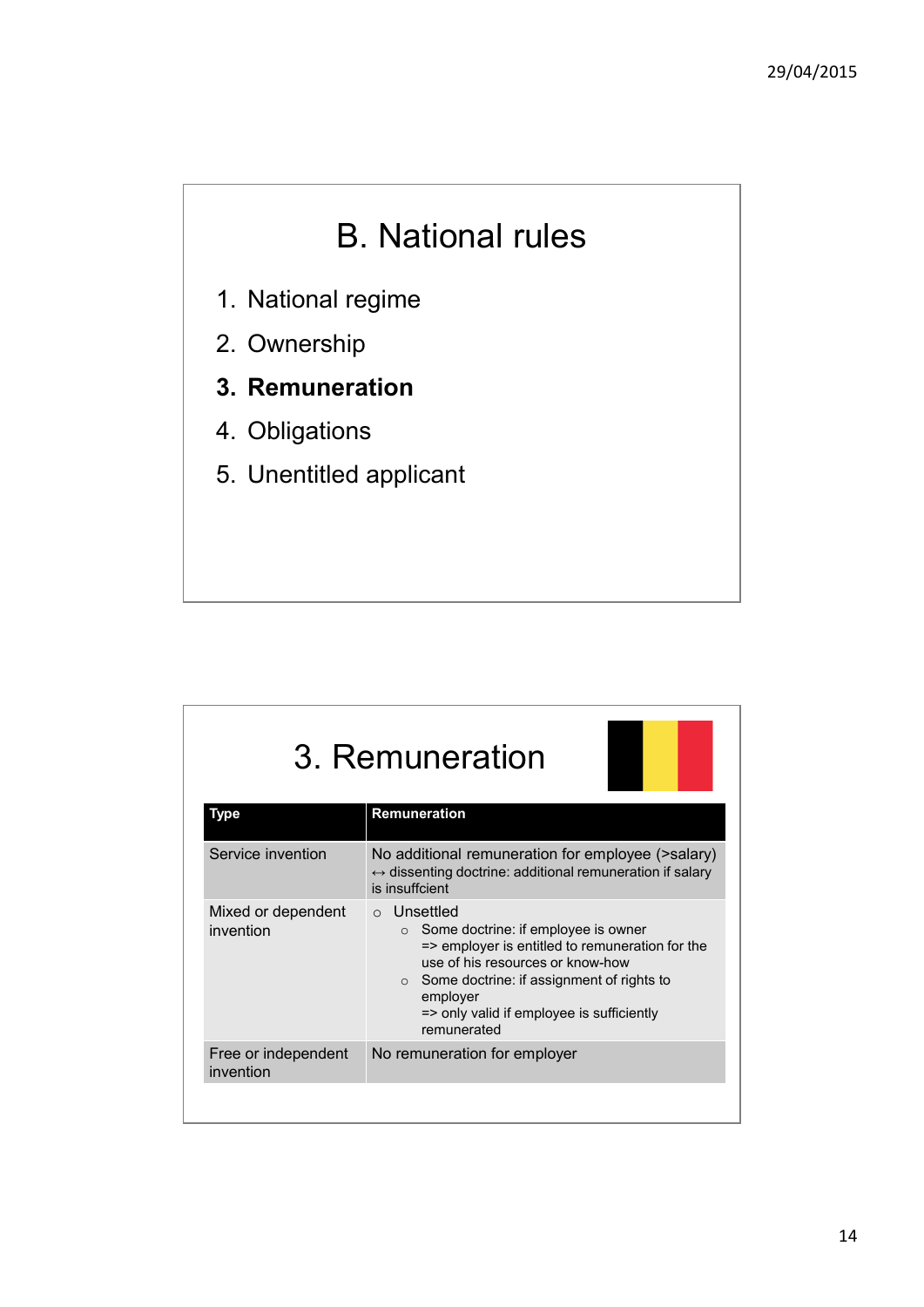### 3. Remuneration



| Type                                 | <b>Remuneration</b>                                                                                                                                                                                                                                      |
|--------------------------------------|----------------------------------------------------------------------------------------------------------------------------------------------------------------------------------------------------------------------------------------------------------|
| Employer owned<br>employee invention | May be awarded if:<br>• Patent granted<br>• Invention or patent (or combination) is of<br>outstanding benefit to the employer<br>• Just that the employee should be awarded<br>compensation<br>• Kelly v GE Healthcare; Shanks v Unilever                |
| Employee owned<br>employee invention | May be awarded if:<br>• Patent granted<br>• Employee's rights in patent/invention<br>subsequently assigned/licensed with inadequate<br>benefit to employee<br>. Just that the employee should be awarded<br>compensation above that of relevant contract |

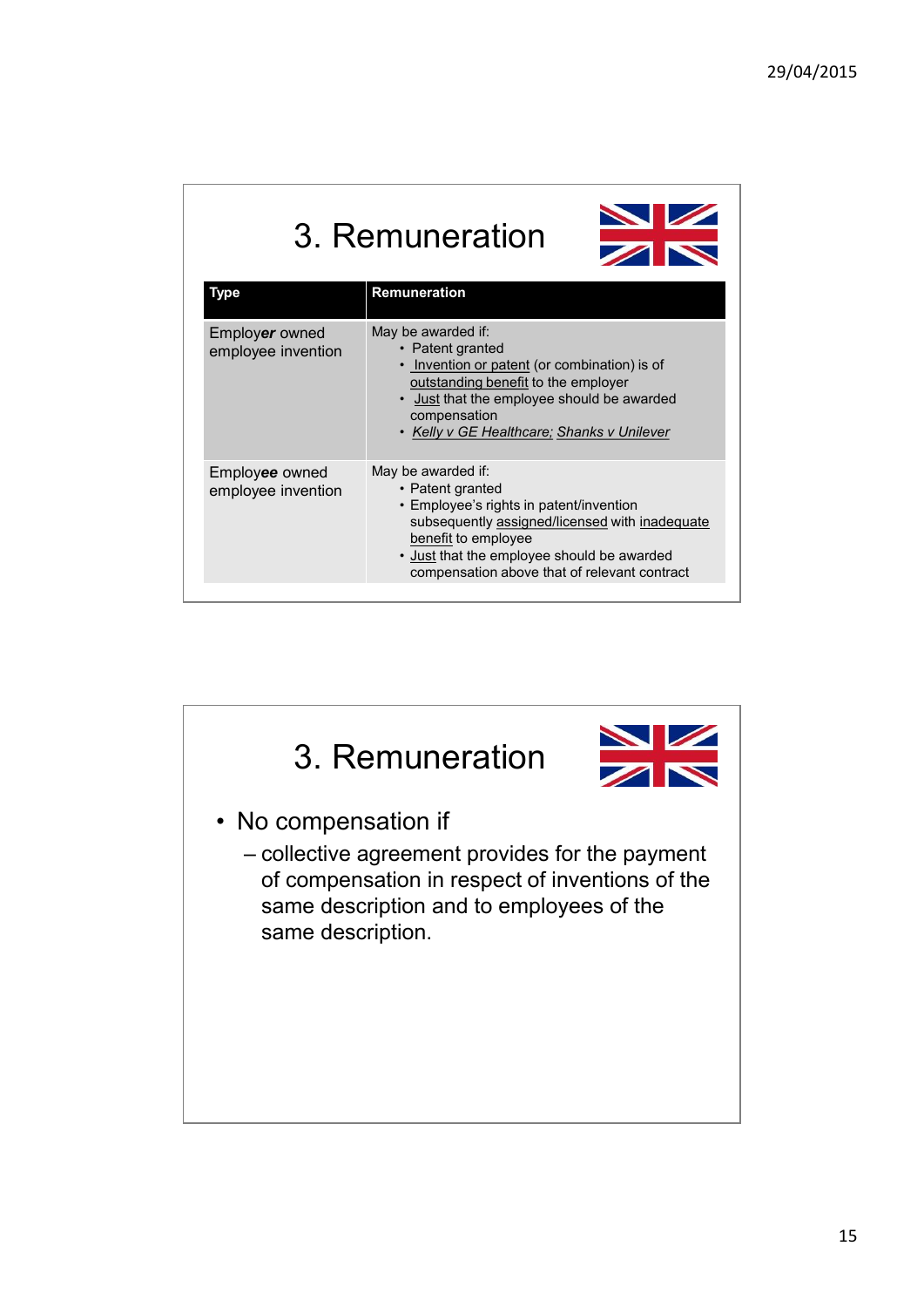

| 3. Remuneration             |                                                                                                                                                                                                                                                                                                                                                                      |  |
|-----------------------------|----------------------------------------------------------------------------------------------------------------------------------------------------------------------------------------------------------------------------------------------------------------------------------------------------------------------------------------------------------------------|--|
| Type                        | Remuneration                                                                                                                                                                                                                                                                                                                                                         |  |
| Invention under<br>mission  | Right to an additional remuneration.<br>Case law usually takes into account:<br>$\circ$ general scope of the research;<br>personal contribution of the employee;<br>$\Omega$<br>practical difficulties encountered to achieve the invention;<br>$\Omega$<br>$\circ$ scientific significance of the invention; and<br>economic interest of the invention.<br>$\Omega$ |  |
| Invention beyond<br>mission | Right to a fair price:<br>$\circ$ should reflect value of the invention at the date of exercise of<br>the invention:<br>but case law may take into account elements which are<br>$\circ$<br>subsequent to the assignment.                                                                                                                                            |  |
| Free invention              | N/A                                                                                                                                                                                                                                                                                                                                                                  |  |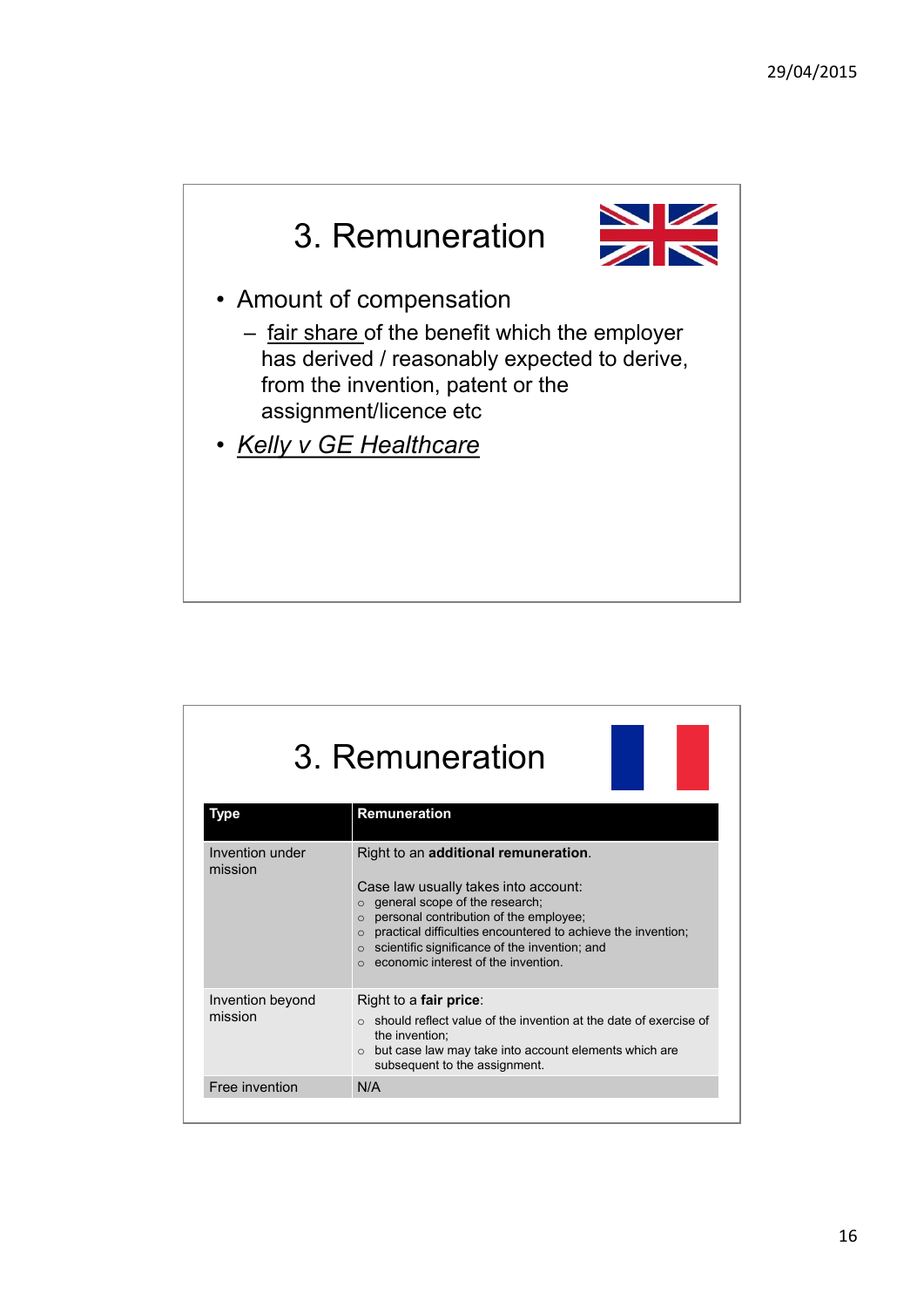| 3. Remuneration                 |                                                                                                                                                                                                                                                                                                                      |  |
|---------------------------------|----------------------------------------------------------------------------------------------------------------------------------------------------------------------------------------------------------------------------------------------------------------------------------------------------------------------|--|
| Type                            | Remuneration                                                                                                                                                                                                                                                                                                         |  |
| <b>Service Invention</b>        | no specific remuneration for the invention<br>$(\neq$ Germany)                                                                                                                                                                                                                                                       |  |
| <b>Invention by Coincidence</b> | mandatory additional remuneration if<br>employer acquires the invention<br>Calculation:<br>economic value of the invention<br>the degree to which the employer<br>contributed<br>any reliance on other staff and on the<br>employer's facilities<br>the expenses incurred by the employee<br>position in the company |  |
| <b>Free Invention</b>           | N/A                                                                                                                                                                                                                                                                                                                  |  |

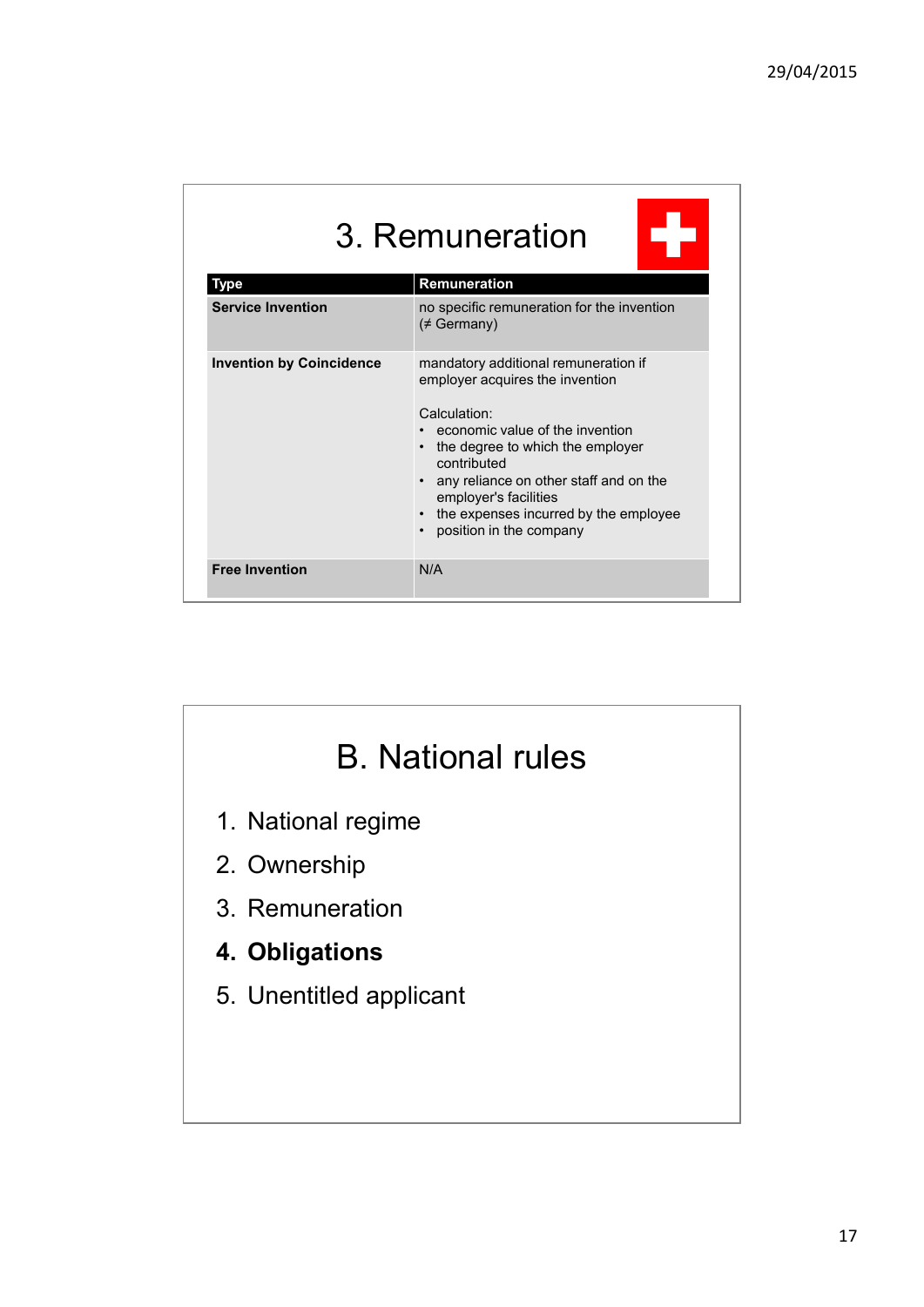

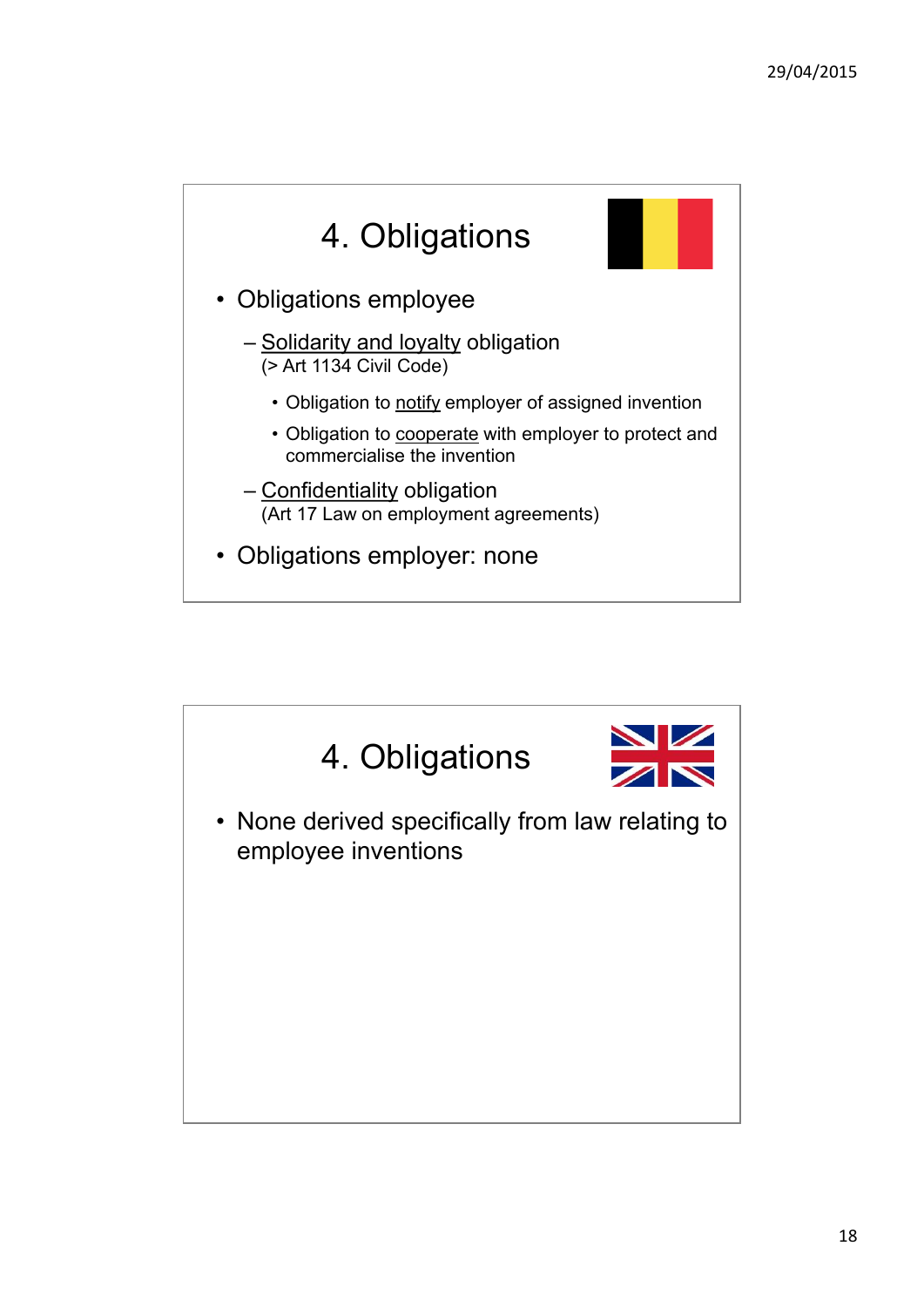

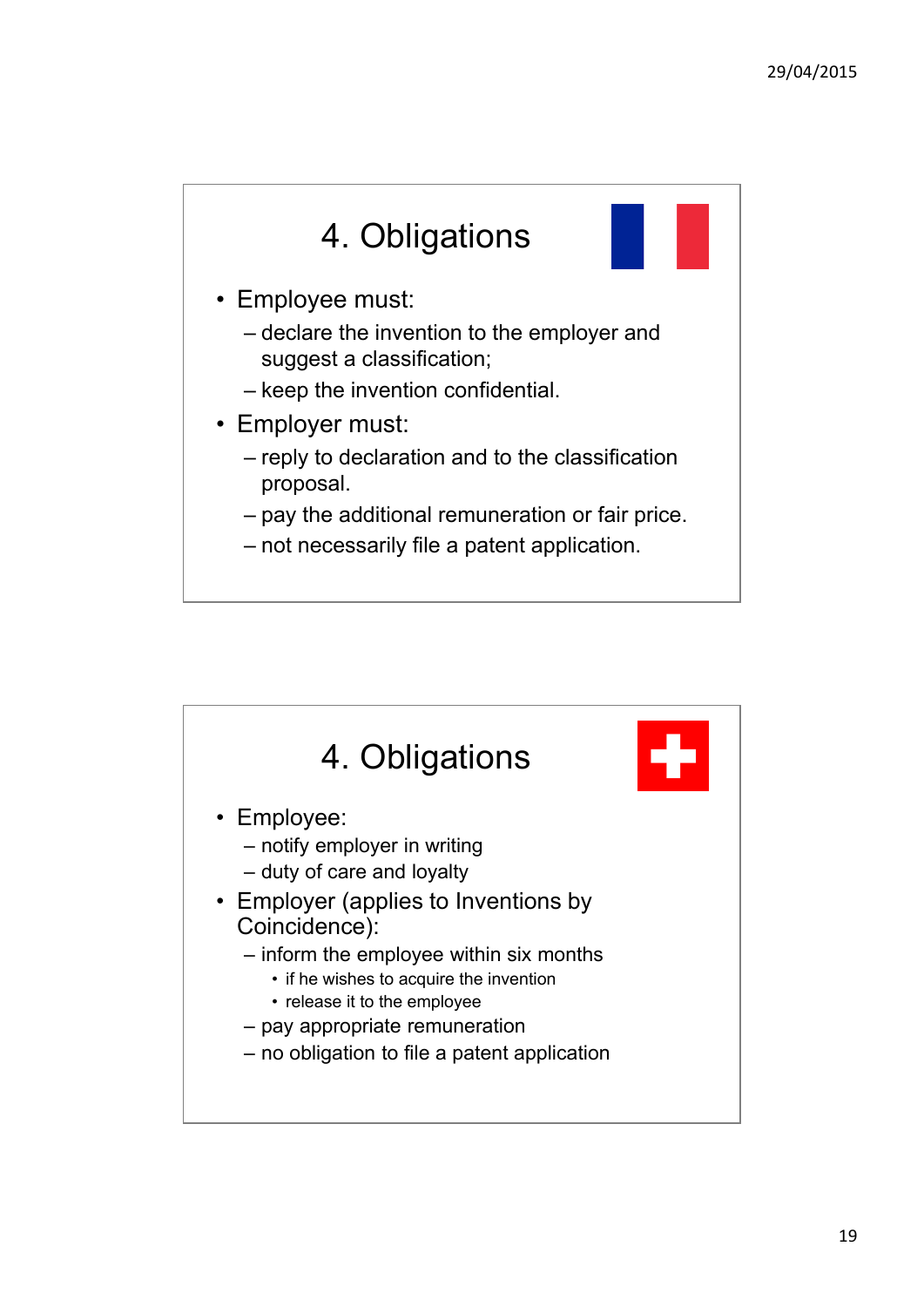### B. National rules

- 1. National regime
- 2. Ownership
- 3. Remuneration
- 4. Obligations
- **5. Unentitled applicant**

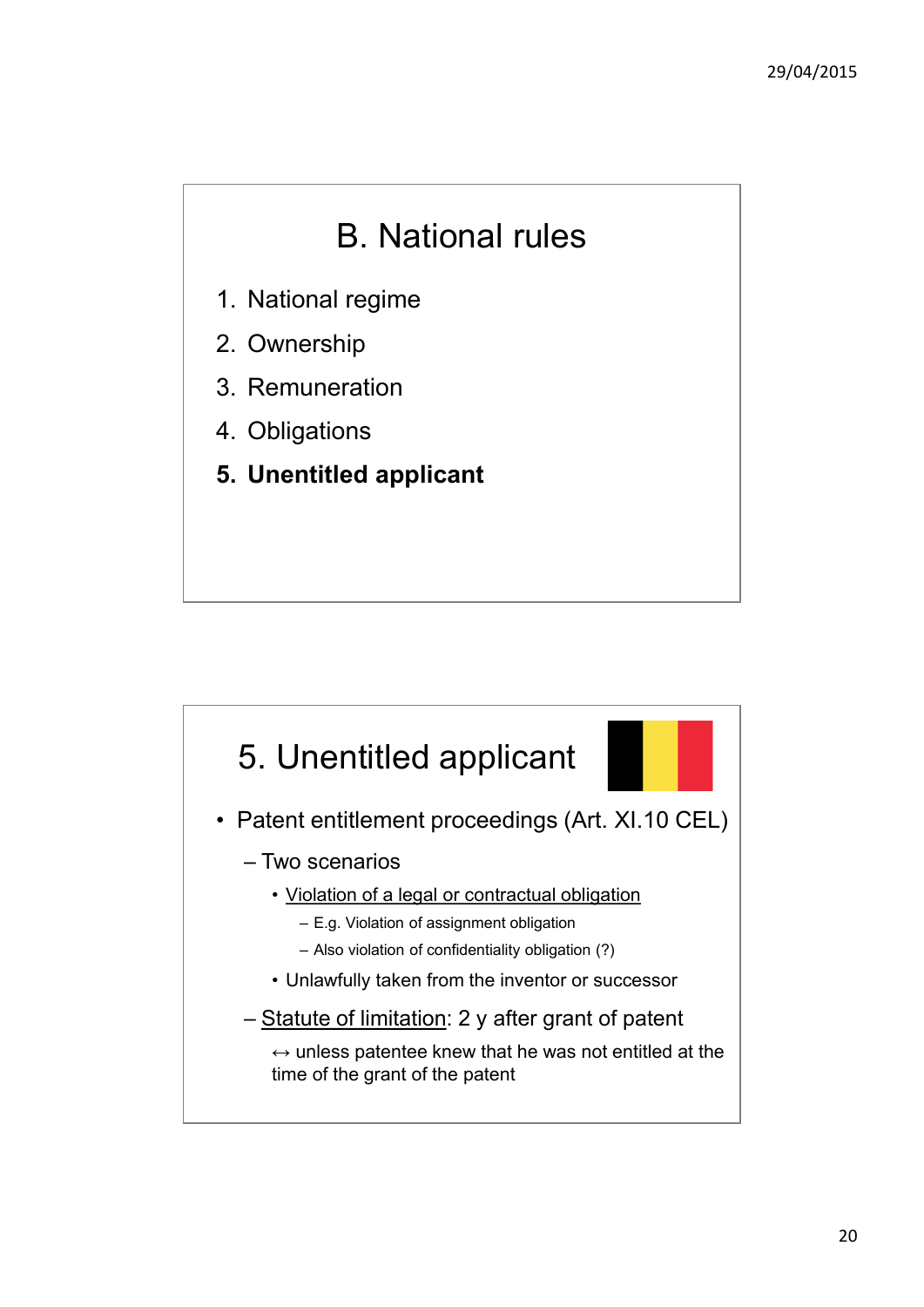

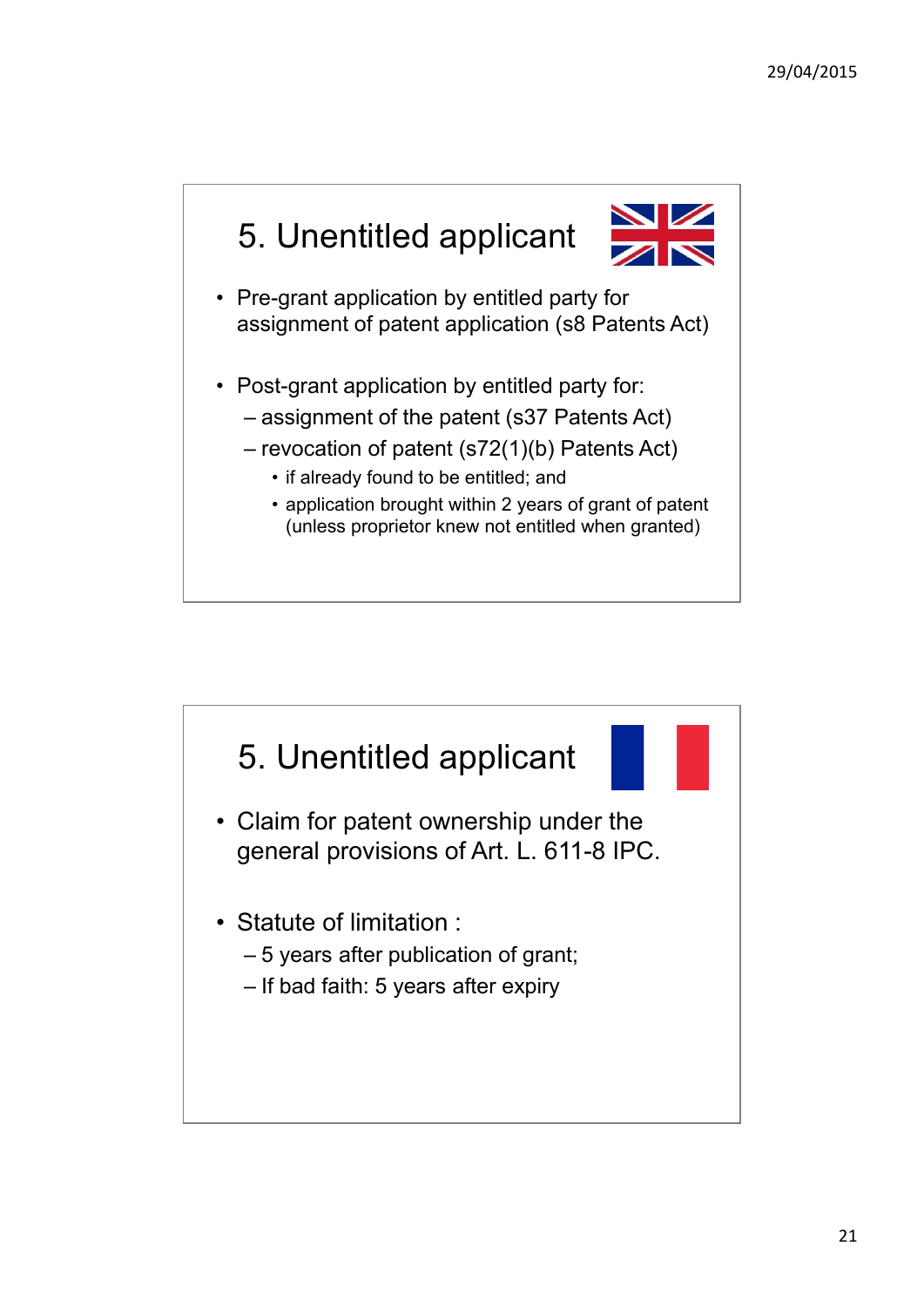

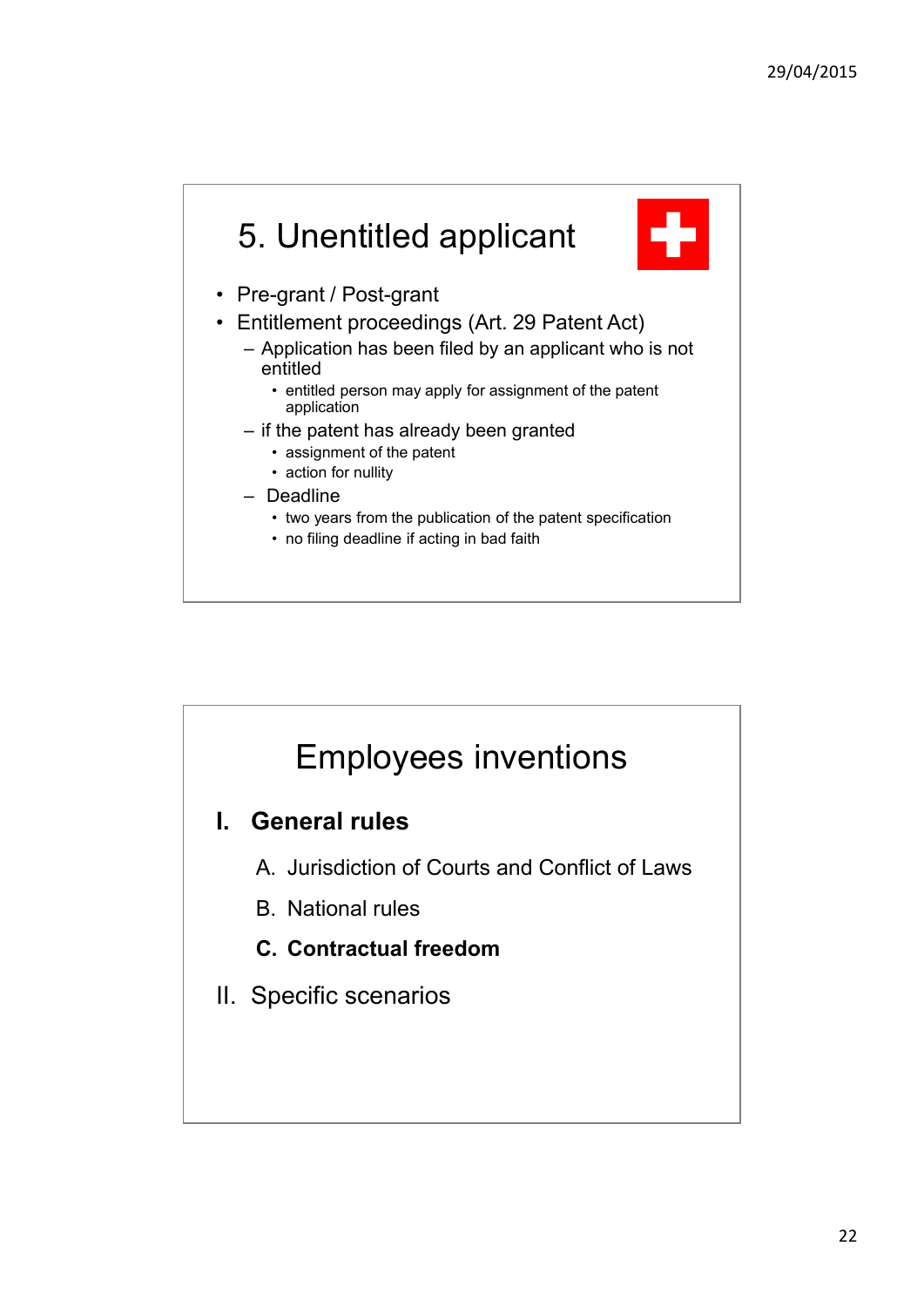

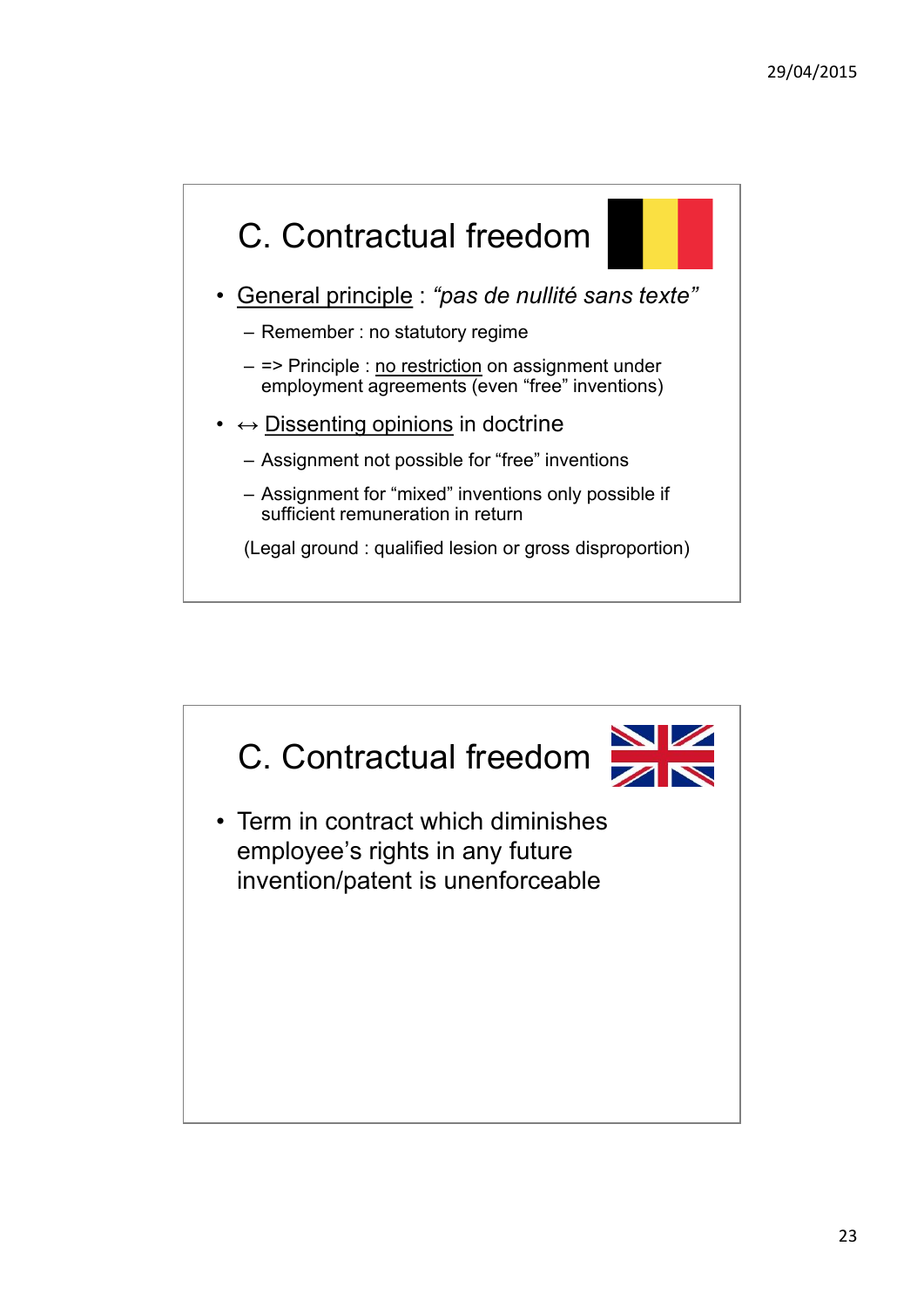

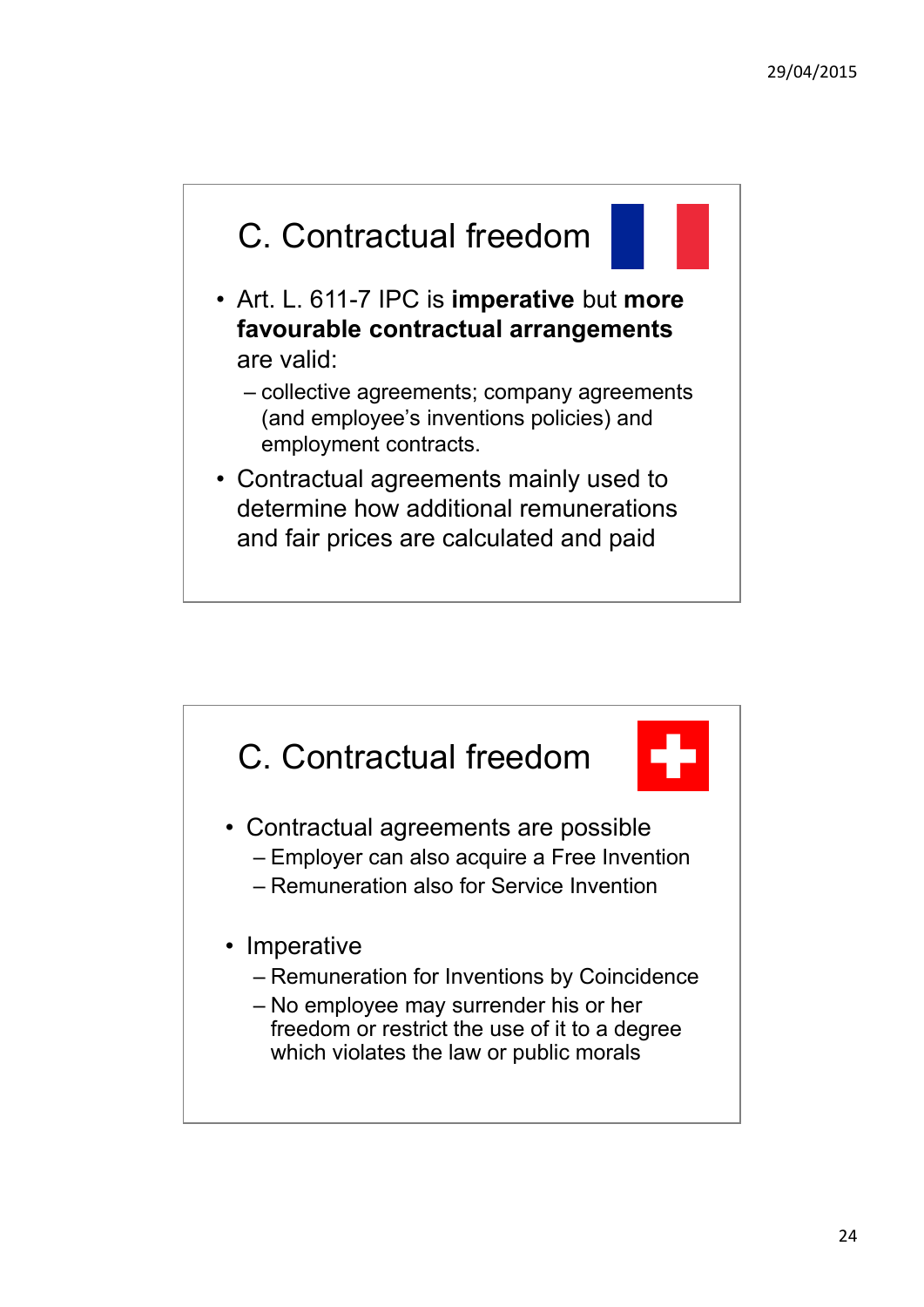- I. General rules
	- A. Jurisdiction of Courts and Conflict of Laws
	- B. National rules
	- C. Contractual freedom
- **II. Applied to the scenario**

### II. Applied to the scenario

- Scenario:
	- Suppose an employee domiciled in **Belgium** is employed in **France** by a **UK** biotech company. The employment agreement designates **Swiss** law.
	- Suppose the Belgian citizen was employed to clean the laboratories after business hours, but, while no one is there, he uses the company's tools and develops a biotech invention.